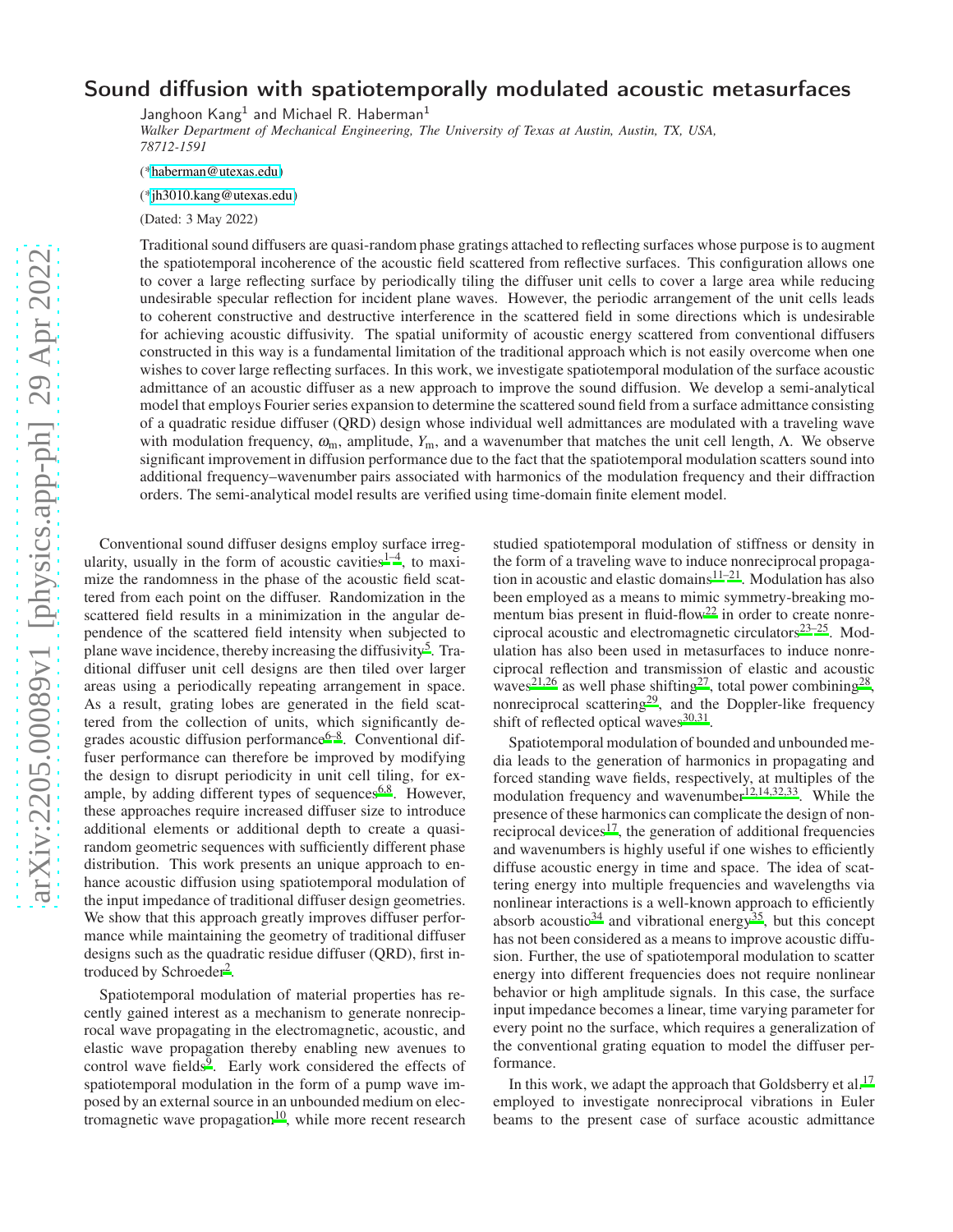modulation of a traditional Schroeder diffuser scheme to improve sound diffusion. We derive a theoretical model that considers a spatiotemporally modulated surface admittance in the form of a traveling wave with modulation frequency,  $\omega_{\rm m}$ , amplitude,  $Y_{\text{m}}$ , and a wavenumber that matches the unit cell length, Λ. With the properly selected modulation parameters, the far-field scattering is determined using a semi-analytical model shows that the directions of the diffraction modes are rotated from the original ones due to the addition of wavenumber and frequency harmonics which do not have symmetric amplitudes with respect to the incident frequency and wavenumber. Further, we show that the diversity of scattered wavenumbers generated by the modulation leads to additional diffracted modes, thereby reducing the prominence in grating lobes of the classical diffuser design and significantly improving diffuser performance. These results demonstrate that the spatiotemporal modulation of the phase grating on a sound diffuser is a new approach to tailor the scattered sounds and to improve the diffusion performance in order to disperse scattered sound power.

Consider the classical, Schroeder-type one-dimensional (1D) sound diffuser shown in Fig. [1a](#page-1-0), where the local input admittance  $Y(x)$  is a function of the depth of the cavity at the position. The position-dependent admittance can be deter-mined using various approaches to optimize sound diffusion<sup>[4](#page-4-1)</sup>. We have used a QRD with seven cavities for this demonstration, but the approach presented here can accommodate any admittance profile. We consider a generalized case of a diffuser shown in Fig. [1b](#page-1-0) where the local input admittance is decomposed into a static and modulated components as  $Y(x) = Y_0(x) + Y_m(x,t)$ , where  $Y_0(x)$  is the surface admittance of the unmodulated sound diffuser and  $Y_m(x,t)$  is the modulation. The scattering problem is solved by decomposing the sound field into incident and scattered fields which are represented by the summation of the diffraction modes $36-38$  $36-38$  as shown in Eq. [1.](#page-1-1) To account for the modulation in the analytical model, the acoustic field and the acoustic surface admittance of the diffuser are expressed as the function of time and space $33$ . The total acoustic field is therefore described as

$$
p(x, z, t) = p_1(x, z, t) + p_s(x, z, t)
$$
  
=  $a_1 e^{j(\omega_0 t - k_x x + k_z z)} + \sum_{n=-\infty}^{\infty} a_n(t) e^{-j(\beta_n x + \gamma_n z)},$  (1)

where  $p_1(x, z, t)$  and  $p_s(x, z, t)$  represent the incident and the scattered sound respectively,  $\omega_0$  is the frequency of the incident plane wave,  $k_x = k \sin \theta_1$  and  $k_z = k \cos \theta_1$  are the wave numbers of the incident sound in the *x* and *z*-direction,  $\theta_{I}$  is the angle of incidence,  $\beta_n$  and  $\gamma_n$  are the wave numbers of the *n* th diffraction mode in the *x*- and *z*-direction, respectively, and  $\theta_n$  is the angle of the propagation of the  $n^{\text{th}}$  diffracted mode. The scattering amplitudes,  $a_n(t)$ , are represented as the function of time to consider the effect of the temporal modulation. By using the classical grating equation,  $\beta_n$  can be related to the geometry of the sound diffuser as

$$
\beta_n = k_x + \frac{2\pi}{\Lambda} n,\tag{2}
$$



<span id="page-1-0"></span>FIG. 1. Diagram of the incident and scattered sound in front of a sound diffuser. The scattered field is composed of plane-waves reflected from (a) an unmodulated surface, or (b) a modulated surface.

where  $\Lambda$  is the length of one period of the acoustic diffuser.

The momentum equation at the diffuser interface, Eq. [3,](#page-1-2) must consider the interaction of the incident field with the spatiotemporally modulated surface impedance through the normal component of the particle velocity,  $u_z(x, z = 0, t)$  and the acoustic pressure,  $p(x, z = 0, t)$ . Using the definition of the surface impedance, the normal velocity can be related to the sound pressure at  $z = 0$  and the surface impedance,  $Z(x,t)$ .

$$
\rho_0 \frac{\partial u_z}{\partial t}\Big|_{z=0} = -\frac{\partial p}{\partial z}\Big|_{z=0}, \quad u_z(x,t)|_{z=0} = -\frac{p(x,t)}{Z(x,t)}\Big|_{z=0}.
$$
 (3)

The sound pressure, normal velocity, and surface impedance must all be expressed as the function of time and space to account for spatiotemporal modulation. The normalize surface admittance,  $Y(x,t) = \rho_0 c_0/Z(x,t)$ , where  $\rho_0 c_0$  is the characteristic impedance of the background medium, is represented by the expansion of the harmonic terms in the form of the admittance

<span id="page-1-3"></span><span id="page-1-2"></span>
$$
Y(x,t) = Y_0(x) + Y_m \sum_{\substack{p = -\infty \\ p \neq 0}}^{\infty} \hat{\chi}^p(x) e^{jp\omega_m t},
$$
 (4)

<span id="page-1-1"></span>where  $Y_m$  and  $\omega_m$  are the modulation magnitude and the modulation frequency and  $\hat{\chi}^p(x)$  represents the spatial variation of the modulation amplitude due to the  $p<sup>th</sup>$  harmonic component of the modulation function. In order to conserve momentum in the normal direction in the presence of spatiotemporal modulation, the surface admittance as expressed by Eq. [4](#page-1-3) requires the introduction of modulation harmonics in the scattered wave field. The complex amplitude of the scattered field must therefore be expressed with a Fourier expansion of the harmonics of the modulation frequency. Specifically, the the scattering amplitudes  $a_n(t)$  in Eq. [\(1\)](#page-1-1) are represented as

$$
a_n(t) = \sum_{p=-\infty}^{\infty} \hat{a}_n^p e^{j(\omega_0 + p\omega_m)t} = \sum_{p=-\infty}^{\infty} \hat{a}_n^p e^{j\omega_p t},
$$
 (5)

where  $\hat{a}_n^p$  represents the amplitudes of  $p^{\text{th}}$  modulation harmonic and  $\omega_p = \omega_0 + p\omega_m$  which is the scattered frequency shifted by the integer harmonic of the modulation frequency. The wavenumber of the scattered sound in the *z*-direction can also be expressed using the shifted frequency,  $\omega_p$ , as

<span id="page-1-5"></span><span id="page-1-4"></span>
$$
\gamma_n^p = \sqrt{\left(\frac{\omega_p}{c_0}\right)^2 - \beta_n^2}.\tag{6}
$$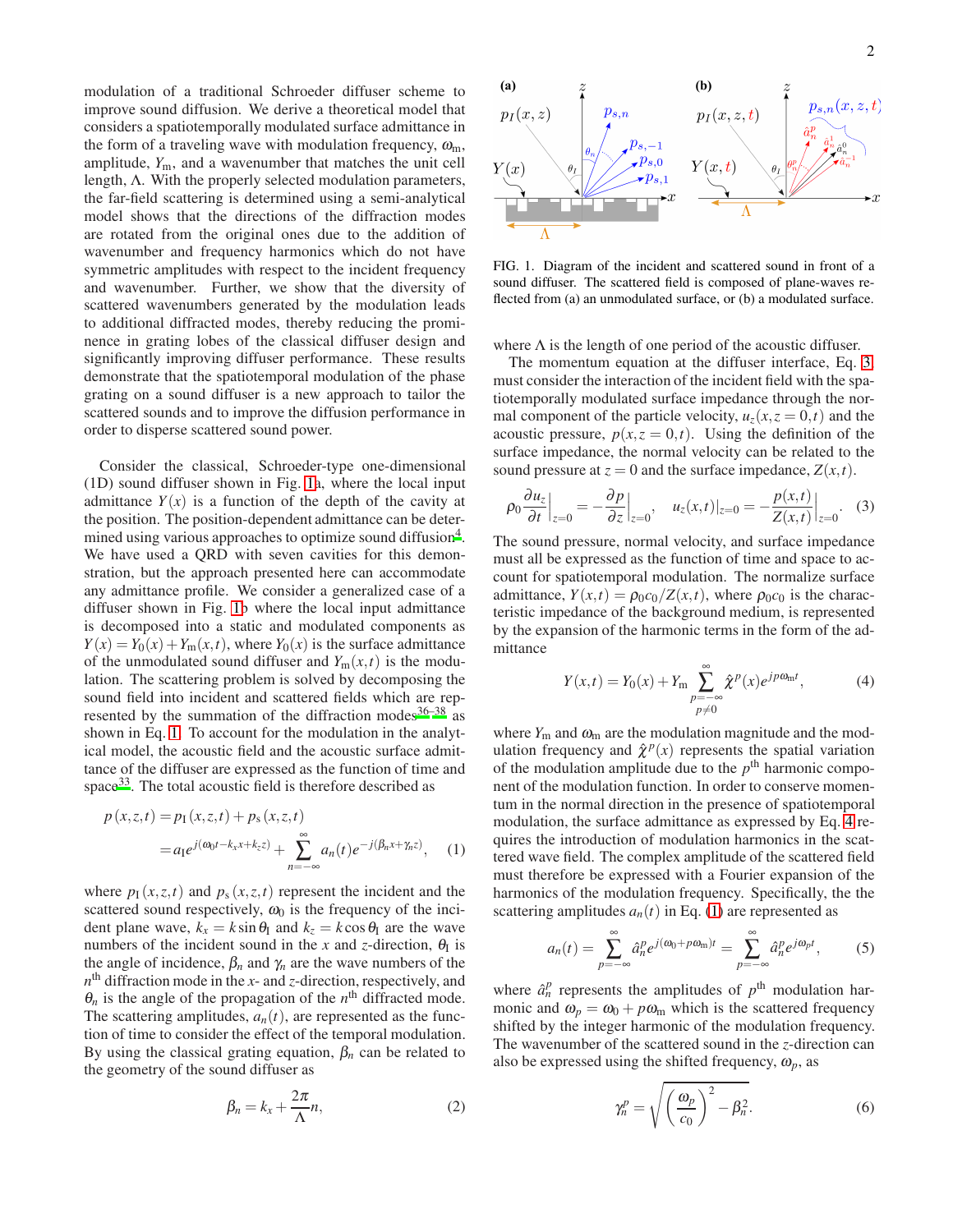Furthermore, the field of each diffraction order is scattered at the angle

<span id="page-2-0"></span>
$$
\theta_n^p = \sin^{-1}\left(\frac{\beta_n}{\omega_p/c_0}\right) = \sin^{-1}\left(\frac{\sin\theta_1 + \frac{\lambda_0}{\Lambda}n}{1 + p\frac{\omega_m}{\omega_0}}\right),\qquad(7)
$$

where  $n$  is the diffraction order associated with the diffuser periodicity and *p* is the modulation harmonic index. When spatiotemporal modulation is absent,  $p = 0$  and  $\omega_m = 0$ , and Eq. [\(6\)](#page-1-4) and Eq. [\(7\)](#page-2-0) simplify to the standard grating formula. The shifted frequency of the scattered sound,  $\omega_p$ , caused by the modulation clearly affects the directions of each diffraction mode by shifting them from what one would observe with with an unmodulated diffuser surface. We clearly observe that the primary effect of the spatiotemporal modulation on the scattered sound is to scatter energy into modulation harmonics and their associated diffraction angles which leads to significant improvement of the diffusion performance as shown below. Finally, we note that diffraction mode having the purely imaginary  $\gamma_n^p$  are evanescent and cannot propagate into the far-field. Propagating diffraction modes are therefore bounded by the relations

<span id="page-2-1"></span>
$$
-\frac{\Lambda}{\lambda_0}(1+\sin\theta_\text{I}+p\nu)\leq n\leq \frac{\Lambda}{\lambda_0}(1-\sin\theta_\text{I}+p\nu),\qquad(8)
$$

where  $v := \frac{\omega_m}{\omega_0}$ . Equations [\(1\)](#page-1-1)–[\(8\)](#page-2-1) allow the calculation of the scattering amplitudes  $\hat{a}_n^p$ , for the entire range of the index *n* and *p* which represent the diffraction modes and the harmonics of the modulation frequency, respectively, given the incident amplitude and frequency<sup>[39](#page-5-21)</sup>. Once the  $\hat{a}_n^p$ are obtained, the scattered sound pressure on the surface of the sound diffuser can be calculated using Eqs. [\(1\)](#page-1-1) and [\(5\)](#page-1-5). We then can then employ angular spectrum methods approximation to estimate the far-field directivity using the non-evanescent components of the scattering amplitudes at  $z = 0^{40}$  $z = 0^{40}$  $z = 0^{40}$ .

To demonstrate the ability spatiotemporal modulation to improve sound diffuser performance, consider two periods of a one dimensional QRD with seven cavities and design frequency of 5 kHz as a baseline model. The cavity depths (left to right) of the design shown in Fig. [2a](#page-2-2) are 4.9mm,19.6mm,9.8mm,0mm,9.8mm,19.6mm,4.9mm. The surface admittance in Fig. [2a](#page-2-2) is approximated as  $Y_0(x) =$ *j*tan  $(k_0 d(x))$  because each cavity of the QRD can be considered as the closed-end tube. Figure [2b](#page-2-2) shows the normalized surface admittance  $Y_0(x)$  when assuming negligible wall thickness and that the surface admittance is assumed to be constant across the opening of each cavity. The modulation function is similarly discretized in space and modulated in time and space using Eq[.9](#page-2-3) in Fig. [2c](#page-2-2). Figure [2d](#page-2-2) shows the QRD admittance and the total spatiotemoral admittance for discrete times  $t = 0$  to  $t = T_{\text{m}}/2$  where  $T_{\text{m}}$  is the period of the modulation. The incident wave is assumed to be normal to the diffuser surface and  $f_0 = 5$  kHz. Considering the normal incidence and the geometrical symmetry of the sound diffuser about  $x = 0$ , the nonreciprocity and the effects of the spatiotemporal modulation can be observed by assessing the



<span id="page-2-2"></span>FIG. 2. (a) Diagram of the original QRD with seven cavities in one period. (b) Imaginary part of  $Y_0(x)$ . Exact equation (solid blue line) and Fourier expansion with  $N = 14$  (solid orange line). (c) Spatial modulation function at  $t = 0$ . (d) Surface acoustic admittance as a function of space for different instants in time.

change in the angular dependence of the scattered sound when modulating in the  $+x$  or  $-x$  directions, such that  $+\beta_n$  for "forward modulation" and  $-\beta_n$  for "backward direction."

We now consider a single frequency, single wavenumber spatiotemporal surface admittance given by

<span id="page-2-3"></span>
$$
Y(x,t) = Y_0(x) + jY_m \cos(\omega_m t - k_m x),
$$
\n(9)

where  $k_m = 2\pi/\Lambda$ . The term for the modulation is assumed to be purely imaginary assuming no losses in the QRD. A purely reactive admittance modulation may be achieved by continuously varying cavity depth of an QRD element or altering the termination stiffness of the cavity. Based on Eq. [\(4\)](#page-1-3), the modulation function in Eq. [\(9\)](#page-2-3) can be approximated as using a Fourier series to match the expansion of the scattered and momentum equations as

<span id="page-2-4"></span>
$$
Y_{\rm m}\cos(\omega_{\rm m}t - k_{\rm m}x) = \frac{Y_{\rm m}}{2} \sum_{\substack{p=-1\\p\neq 0}}^1 \hat{\chi}^p(x) e^{jp\omega_{\rm m}t},\qquad(10)
$$

where

$$
\hat{\chi}^{-1}(x) = e^{j\frac{2\pi}{\Lambda}x}, \quad p = -1,
$$
  
\n
$$
\hat{\chi}^{1}(x) = e^{-j\frac{2\pi}{\Lambda}x}, \quad p = 1,
$$
  
\n
$$
\hat{\chi}^{p}(x) = 0, \quad \text{elsewhere.}
$$

The surface admittance of the unmodulated QRD elements,  $Y_0(x)$ , can also be represented as a Fourier series<sup>[36](#page-5-19)[,37](#page-5-23)</sup> expansion on the spatial  $2\pi n/\Lambda$  as shown in Fig. [2b](#page-2-2) using the following expression

<span id="page-2-5"></span>
$$
Y_0(x) = \sum_{n = -\infty}^{\infty} y_{0,n} e^{-j\frac{2\pi n}{\Lambda}x}.
$$
 (11)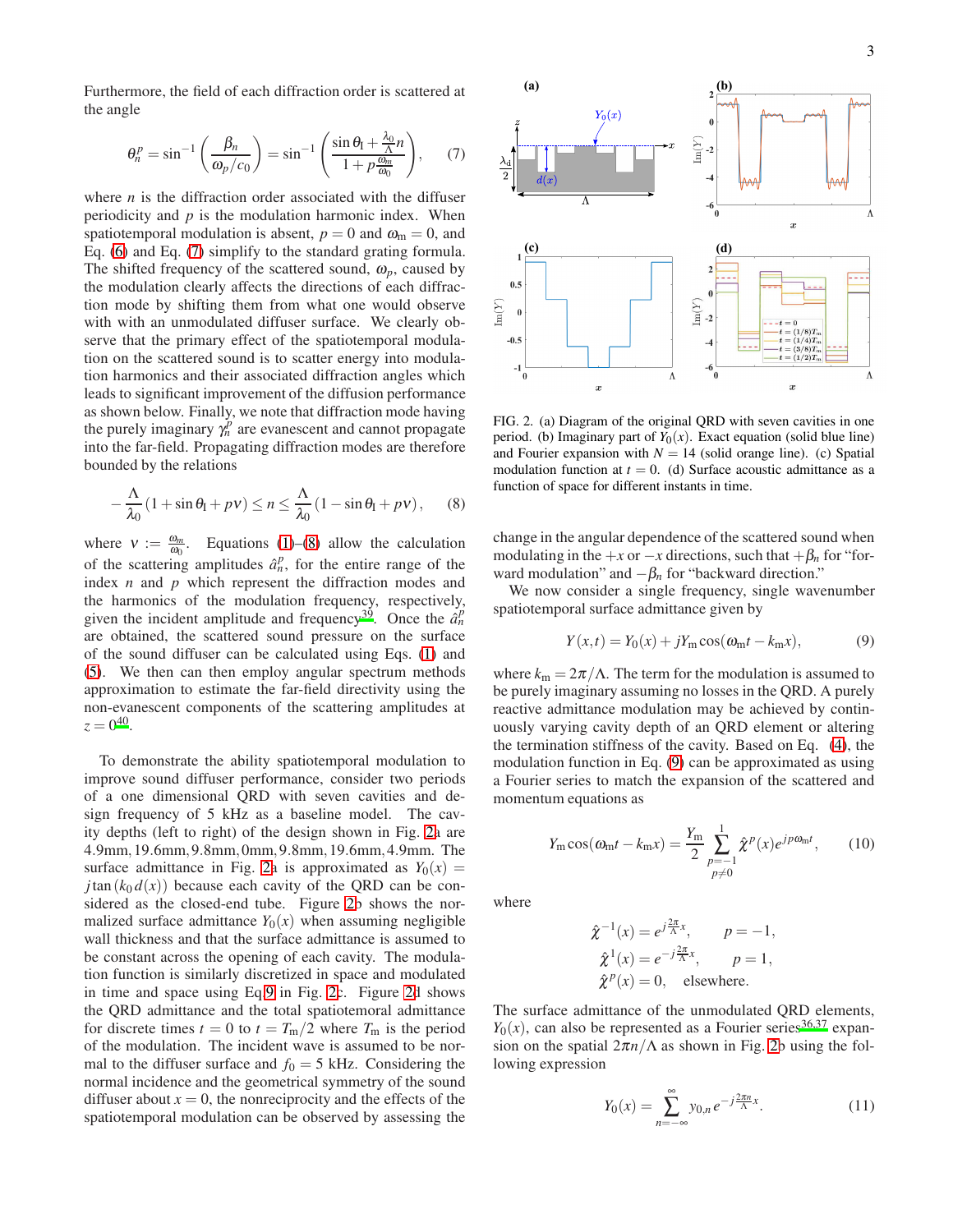Assembling Eqs. [\(10\)](#page-2-4) and [\(11\)](#page-2-5), we can write the full expression for the modulated surface admittance required to establish conservation of momentum at  $z = 0$ . We substitute the pressure from the impedance relation in Eq. [\(3\)](#page-1-2) for the normal velocity in Eq. [\(3\)](#page-1-2). The resulting momentum equation is then rewritten as

$$
-\frac{1}{c_0}\frac{\partial}{\partial t}\left(Y(x,t)p(x,z=0,t)\right)=-\frac{\partial}{\partial z}\left(p(x,z=0,t)\right),\quad(12)
$$

where the surface admittance and pressure are Fourier expansions. In order to calculate the scattered sound field, we must truncated the number of terms of the diffraction modes, *n*, and the modulation harmonics, *p* to lie within  $n \in [-N, N]$  and  $p \in$ [−*P*, *P*]. Then, using the truncated series and the expression for the scattering amplitude from the modulation provided in Eq. [\(5\)](#page-1-5), we find a matrix equation for the  $(2N+1)(2P+1)$ scattering amplitudes which is provided in Eq. (S14) of the supplementary material<sup>[39](#page-5-21)</sup>. In this derivation,  $N$  was chosen as twice of the number of elements in one period for the convergence of the expansion of the original normalized admittance provided in Eq.  $(11)^{8,37}$  $(11)^{8,37}$  $(11)^{8,37}$  $(11)^{8,37}$  $(11)^{8,37}$ . In a similar way, the number of the modulation harmonics was truncated at  $P = 10$  which is selected to include all scattering amplitudes above −50 dB relative to the maximum amplitude. The modulation frequency and amplitude were selected to be  $f_m = 530$  Hz and  $Y_m = 1.3$ , respectively, to show the improvement of the diffusion performance.

The magnitude of the calculated scattering amplitudes using the input parameters described here are plotted according to the indices of the diffraction modes and the modulation harmonics for two opposite spatial modulation directions in Fig. [3.](#page-4-7) For the unmodulated QRD, the frequency of the scattered sound is the same as the incident frequency and there are no harmonics and the only three diffracted orders propagate to the far-field, which can be observed in the three lobes in the scattering pattern for the unmodulated diffuser in Fig. [4.](#page-4-8) When spatiotemporal modulation is present, we observe nonzero scattering amplitudes at harmonics of the modulation frequency and multiple diffraction orders for each frequency. The wavenumber in the *z*-direction,  $\gamma_n^p$  in Eq [\(6\)](#page-1-4) is dependent on both the diffraction orders and modulation harmonics, so that each pair of modulation harmonics and diffracted modes represents a different direction for each component of the scattered acoustic field. As a result, each scattering amplitude contributes to the total scattered sound field, thereby distributing scattered sound power more efficiently in space when compared to the reference QRD diffuser. We can determine the scattered pressure at the surface of the diffuser using Eq.  $(1)$  and Eq.  $(5)$  to yield

$$
p_{s}(x, z=0, t) = \sum_{n=-N}^{N} \left( \sum_{p=-P}^{P} \hat{a}_{n}^{p} e^{j\omega_{p}t} \right) e^{-j\beta_{n}x} = \sum_{p=-P}^{P} \hat{a}^{p}(x) e^{j\omega_{p}t}
$$
(13)

where we have defined the spatial distribution of the scattered pressure amplitudes of the  $p<sup>th</sup>$  modulation harmonics on the diffuser surface as

$$
\hat{a}^p(x) = \sum_{n=-N}^{N} \hat{a}_n^p e^{-j\beta_n x}.
$$
 (14)

,

Using the Fraunhofer far-field approximation, by taking the spatial Fourier transform of  $\hat{a}^p(x)$ , the far-field directivity for each modulation harmonic for  $p \in [-P, P]$  are obtained<sup>[39](#page-5-21)</sup> and plotted in Fig. [4.](#page-4-8) It is observed that the locations of the grating lobes and nulls shift relative to the grating lobe directions of the unmodulated case and that the propagation directions of the diffraction modes are significantly diversified when compared to the unmodulated QRD. The generation of additional diffraction orders associated with the modulation harmonics is seen to significantly reduce minima scattered field as a function of the angle  $\theta$ . We note that each of the scattering patterns in Fig. [4](#page-4-8) represent the angular dependence of the propagating scattering amplitudes, each with their own shifted frequency  $\omega_p$ , due to a normally-incident single-frequency plane wave. To compare the response from the modulated sound diffuser with that of the unmodulated case, all modulation harmonics in Fig. [4](#page-4-8) were combined to give a single scattering amplitude at each angle since all propagating modulation harmonics contribute the scattered sound energy. Figure [5a](#page-5-24) compares the polar responses of the modulated and unmodulated QRD, showing that the spatiotemporal modulation significantly improves diffusion performance. The diffusion coefficient is used as an objective measure for assessing the diffusion performance. It is defined as in Eq. [\(15\)](#page-3-0), which is an auto correlation for spa-tial similarity<sup>[8](#page-4-4)</sup>. Therefore, the higher values means the better diffusion performance.

<span id="page-3-0"></span>
$$
d_{\psi} = \frac{\left(\sum_{i=1}^{n} 10^{L_i/10}\right)^2 - \sum_{i=1}^{n} \left(10^{L_i/10}\right)^2}{\left(n-1\right)\sum_{i=1}^{n} \left(10^{L_i/10}\right)^2}
$$
(15)

From the polar responses in Fig. [5a,](#page-5-24) the diffusion coefficient of the forward and backward modulation for an incident frequency of 5kHz are calculated as 0.75, while the original QRD's coefficient is 0.53. These numbers clearly show the improvement of the diffusion performance by spatiotemporal modulation.

For the verification of the developed semi-analytical model, the numerical finite element model was established in Comsol including the modulated surface admittance of Eq. [\(9\)](#page-2-3). The geometry of the numerical model is the same as the image in Fig. [2a](#page-2-2) and also has two periods of elements. By using the transient acoustic module, the far-field polar responses for all frequency bands including the incident frequency were obtained for the modulation and non-modulation cases  $39$ . By combining all those responses, the far-field polar responses from the numerical simulation in Fig. [5b](#page-5-25) show that the diffusion from the modulated QRD has been improved compared to the original one. The diffusion coefficient for the modulation case is 0.83, and 0.57 for the original QRD in the numerical simulation. The improved diffusion performance due to the sptiotemporal modulation can also be observed in the FEM simulation. From the transient numerical simulation in a realistic condition $39$ , the scattered sound fields at  $t = T_{\text{m}}/2$  for both cases were plotted in Fig. [5c](#page-5-26) and Fig. [5d,](#page-5-27) which also shows more dispersed scattered field from the modulated sound diffuser compared to the three distinct propagation directions of diffraction modes from the original QRD. The images of time series were also recorded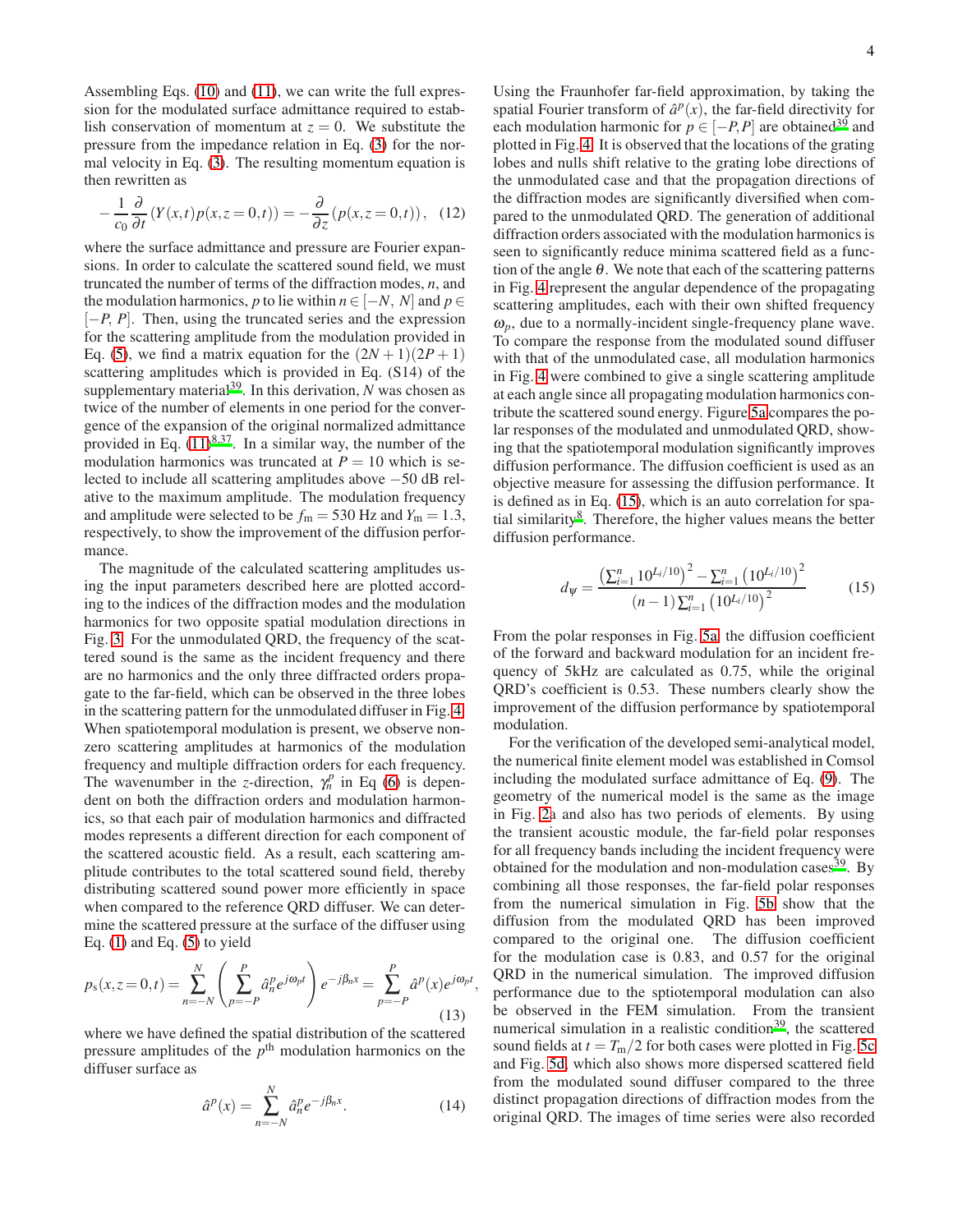

<span id="page-4-7"></span>FIG. 3. Square of the scattering amplitudes normalized by the maximum scattering amplitude for all *n* and *p*,  $|a_n^p|^2/\{\max[a_n]\}^2$ , for (a) unmodulated QRD, (b) backward modulation, and (c) forward modulation. Propagating modes are enclosed by the solid red lines. Color scale in dec<sup>11</sup>



<span id="page-4-8"></span>FIG. 4. Scattered fields for all modulation harmonics,  $p \in [-P, P]$ , for forward and backward modulation. The thick red dotted lines for unmodulated QRD.

as an animation $39$ , in which the true temporal scattered field can be observed.

The semi-analytical model for the spatiotemporal modulation has been developed by representing the surface admittance and the scattered amplitudes with the expansion of the modulation harmonics. For the demonstration, the scattering amplitudes for multiple diffraction orders and modulation harmonics were calculated for a representative QRD geometry along with a specified modulation frequency and amplitude. The presence of modulation harmonics lead to a shift in the frequency of the scattered acoustic field which affects the propagation direction for each of the diffraction orders which significantly improves diffusion performance. The resulting diversity in scattering directions in the presence of spatiotemporal modulation leads to a significantly more uniform farfield scattering pattern when compared to the unmodulated case. This approach can therefore mitigate the minima and maxima in the scattering directivity present in conventional diffuser designs. The validity of the semi-analytical model was demonstrated by comparison with the far-field scattering response obtained using finite element methods, which showed very similar directivity and improved diffusion behavior when spatiotemporally modulating the input admittance of a conventional diffuser design.

## ACKNOWLEDGMENTS

JK acknowledges support from Samsung Electronics. MRH acknowledges partial support from NSF EFRI Award No. 1641078.

- <span id="page-4-5"></span><sup>2</sup>M. R. Schroeder, [Journal of the Acoustical Society of America](http://dx.doi.org/10.1121/1.382601)  $65$ ,  $958$  (1979). <sup>3</sup>P. D'Antonio and J. H. Konnert, Journal of the Audio Engineering Society
- 32, 228 (1984).

<span id="page-4-1"></span><sup>4</sup>T. J. Cox and Y. W. Lam, [Journal of the Acoustical Society of America](http://dx.doi.org/10.1121/1.408361) 95, 297 (1994).

- <span id="page-4-2"></span><sup>5</sup>E. Ballestero, N. Jiménez, J.-P. Groby, S. Dance, H. Aygun, and V. Romero-García, Applied Physics Letters 115, 081901 (2019).
- <span id="page-4-3"></span>6 J. A. Angus, Applied Acoustics 60, 143 (2000).
- <sup>7</sup>T. Cox and P. D'Antonio, Building Acoustics 10, 1 (2003).
- <span id="page-4-4"></span><sup>8</sup>T. Cox and P. d'Antonio, *Acoustic absorbers and diffusers: theory, design and application* (Crc Press, 2016).
- <span id="page-4-6"></span><sup>9</sup>H. Nassar, B. Yousefzadeh, R. Fleury, M. Ruzzene, A. Alù, C. Daraio, A. N.

<span id="page-4-0"></span><sup>&</sup>lt;sup>1</sup>M. R. Schroeder, [Journal of the Acoustical Society of America](http://dx.doi.org/10.1121/1.380425) 57, 149 (1975).